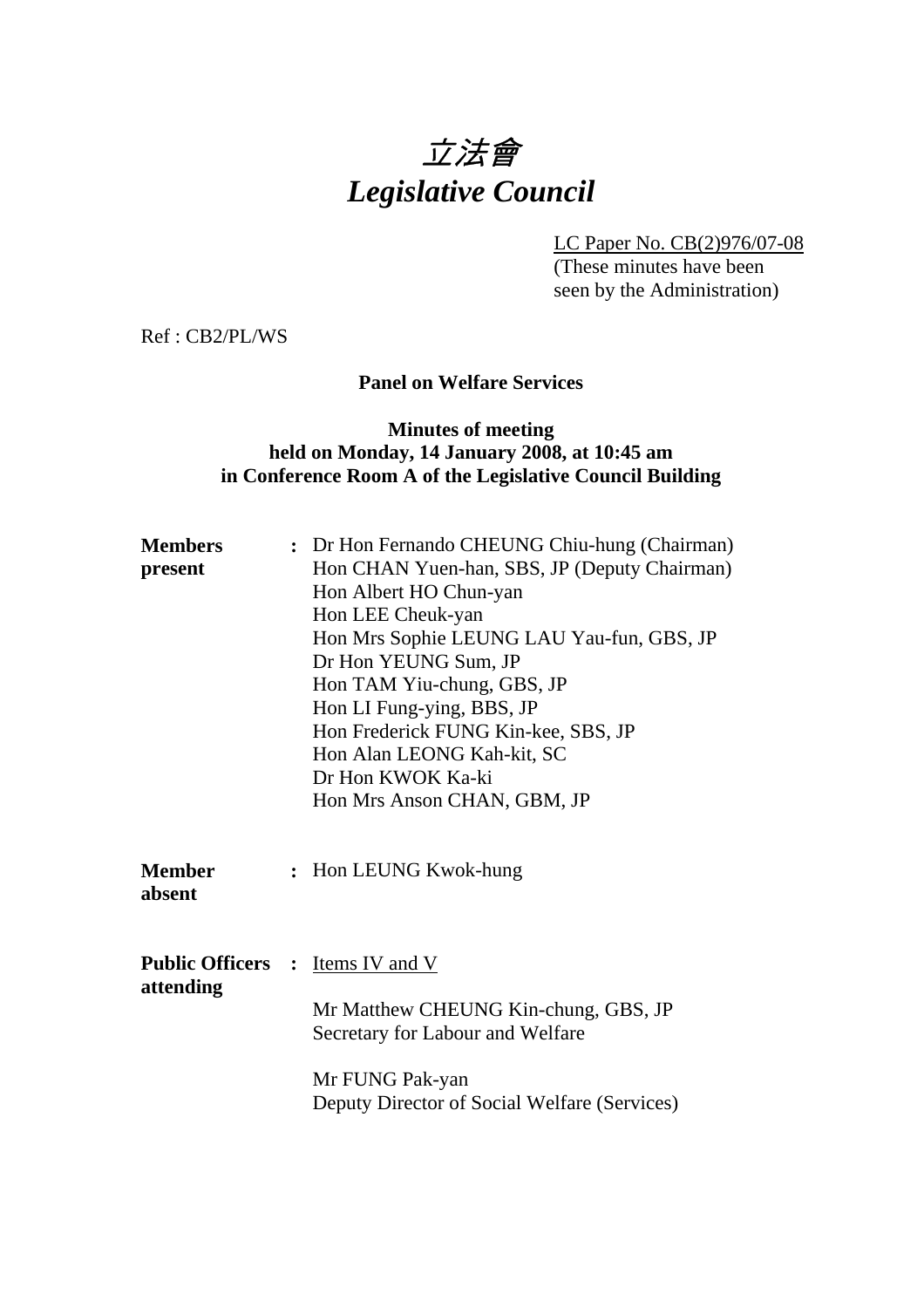Item IV

Ms Subrina CHOW Administrative Assistant to Secretary for Labour and Welfare

Miss Hinny LAM Principal Assistant Secretary for Labour and Welfare (Welfare) 2

Mrs Loretta CHAU District Social Welfare Officer (Yuen Long)

Mr James CHAN, JP District Officer (Yuen Long)

Mr Tony LIU Chief Manager/Management (Support Services 2) Housing Department

Dr T W LEE Service Director (Clinical & Ambulatory Care) NTWC / Hospital Chief Executive, Pok Oi Hospital Hospital Authority

Item V

Mr Paul TANG, JP Permanent Secretary for Labour and Welfare

Ms Carol YIP Deputy Secretary for Labour and Welfare (Welfare) 2

Miss Helen TANG Principal Assistant Secretary for Labour and Welfare (Poverty)

| <b>Deputations</b> / : Item V |                                    |
|-------------------------------|------------------------------------|
| individuals                   |                                    |
| by invitation                 | Society for Community Organization |
|                               |                                    |

Miss SZE Lai-shan Community Organizer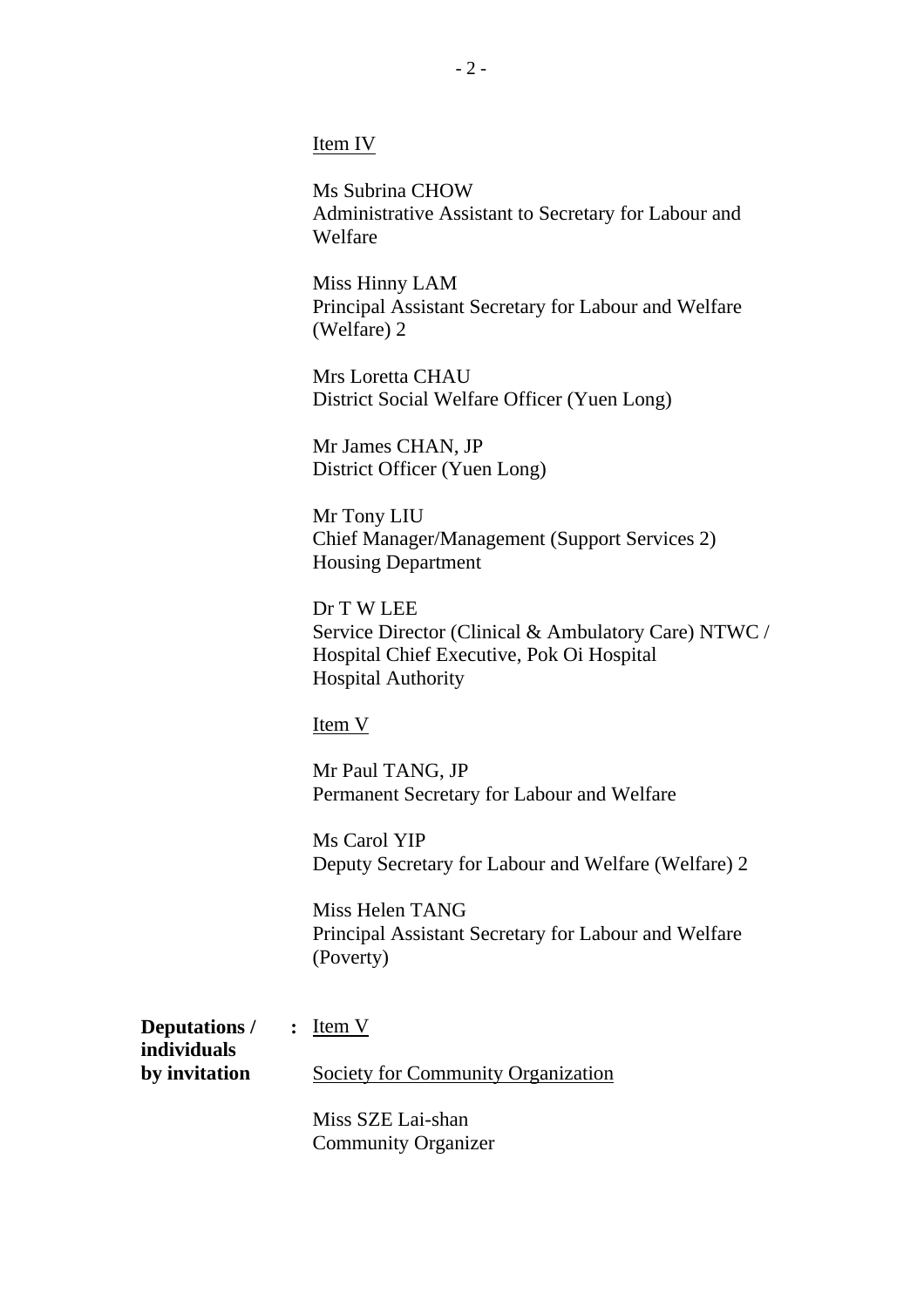#### The Boys' and Girls' Clubs Association of Hong Kong

Mr WONG Kwai-yau Supervisor

Ms HO Yin Social Worker

Hong Kong Committee on Children's Rights

Dr CHOW Chun-bong Chairman

Hong Kong Society for the Protection of Children

Ms Susan SO **Director** 

The Hong Kong Council of Social Service

Mr CHAN Kam-ming Service Development (Children and Youth) Chief Officer

Ms YIP Choi-ha Service Development (Children and Youth) **Officer** 

Against Child Abuse Ltd

Mrs Priscilla LUI **Director** 

Ms Grace CHAN Member

Hong Kong College of Paediatricians

Dr Patricia IP Member, Professional and General Affairs Committee

Hong Kong Paediatric Foundation

Dr CHAN Chok-wan Chairman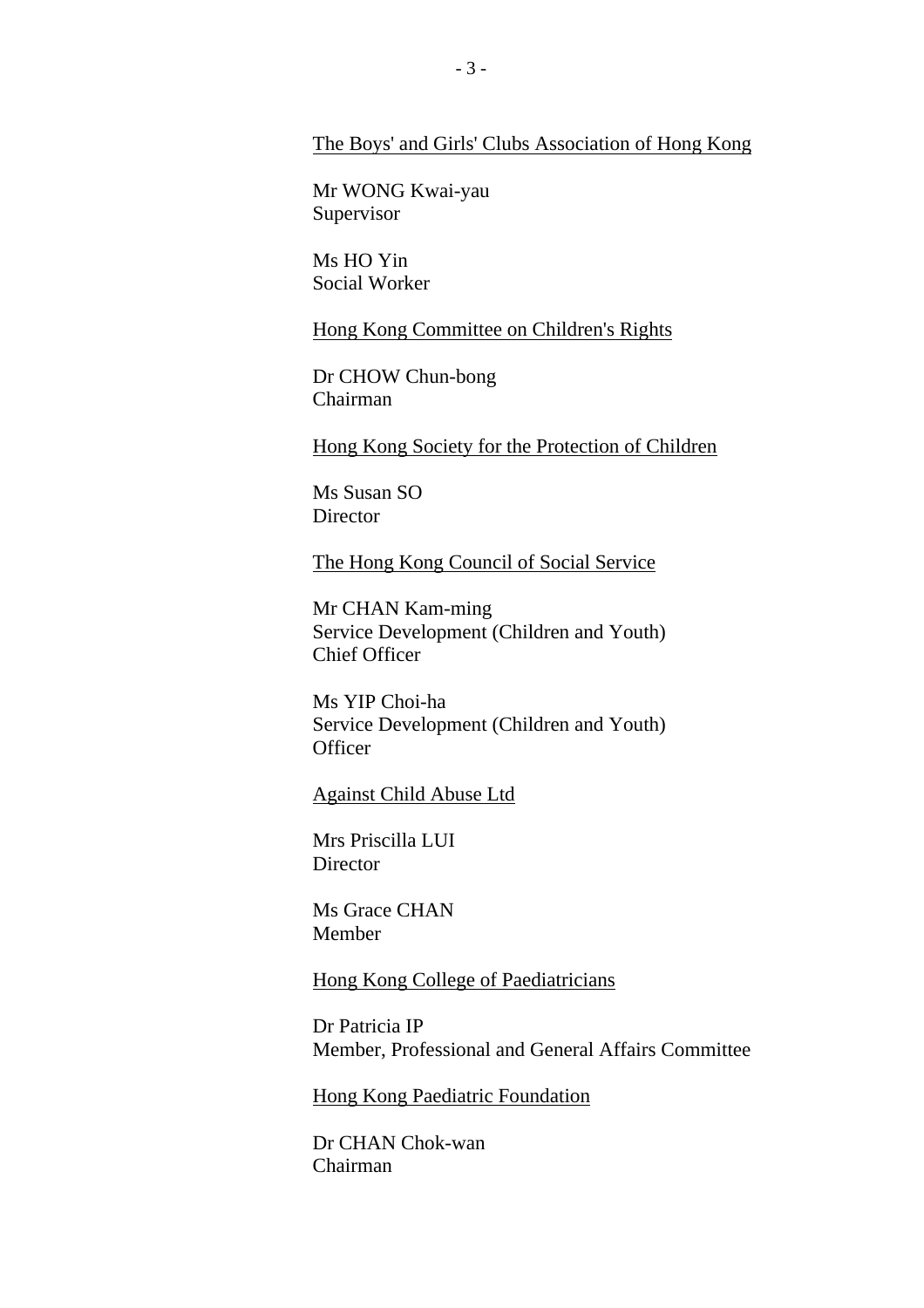|                               | <b>Caritas Medical Centre</b>                                                                                                                                              |
|-------------------------------|----------------------------------------------------------------------------------------------------------------------------------------------------------------------------|
|                               | Dr YU Chak-man<br><b>Consultant Paediatrician</b>                                                                                                                          |
|                               | Individuals                                                                                                                                                                |
|                               | Mr TANG Ka-piu<br>Member, Islands District Council                                                                                                                         |
|                               | Dr CHAN Ching-hai<br>Network Convenor of Network for Health and Welfare<br><b>Studies</b><br>Department of Applied Social Sciences<br>The Hong Kong Polytechnic University |
| <b>Clerk</b> in<br>attendance | : Miss Betty MA<br>Chief Council Secretary (2) 4                                                                                                                           |
| <b>Staff</b> in<br>attendance | : Mr Chris LAI<br>Senior Council Secretary (2) 7                                                                                                                           |
|                               | Miss Maggie CHIU<br>Legislative Assistant (2) 4                                                                                                                            |

**I. Confirmation of minutes**  [LC Paper No. CB(2)720/07-08]

Action

The minutes of the meeting held on 10 December 2007 were confirmed.

**II. Information paper issued since the last meeting**  [LC Paper No. CB(2)742/07-08(01)]

2. Members noted that a referral from Duty Roster Members on the provision of health care services for the elderly had been issued since the last meeting.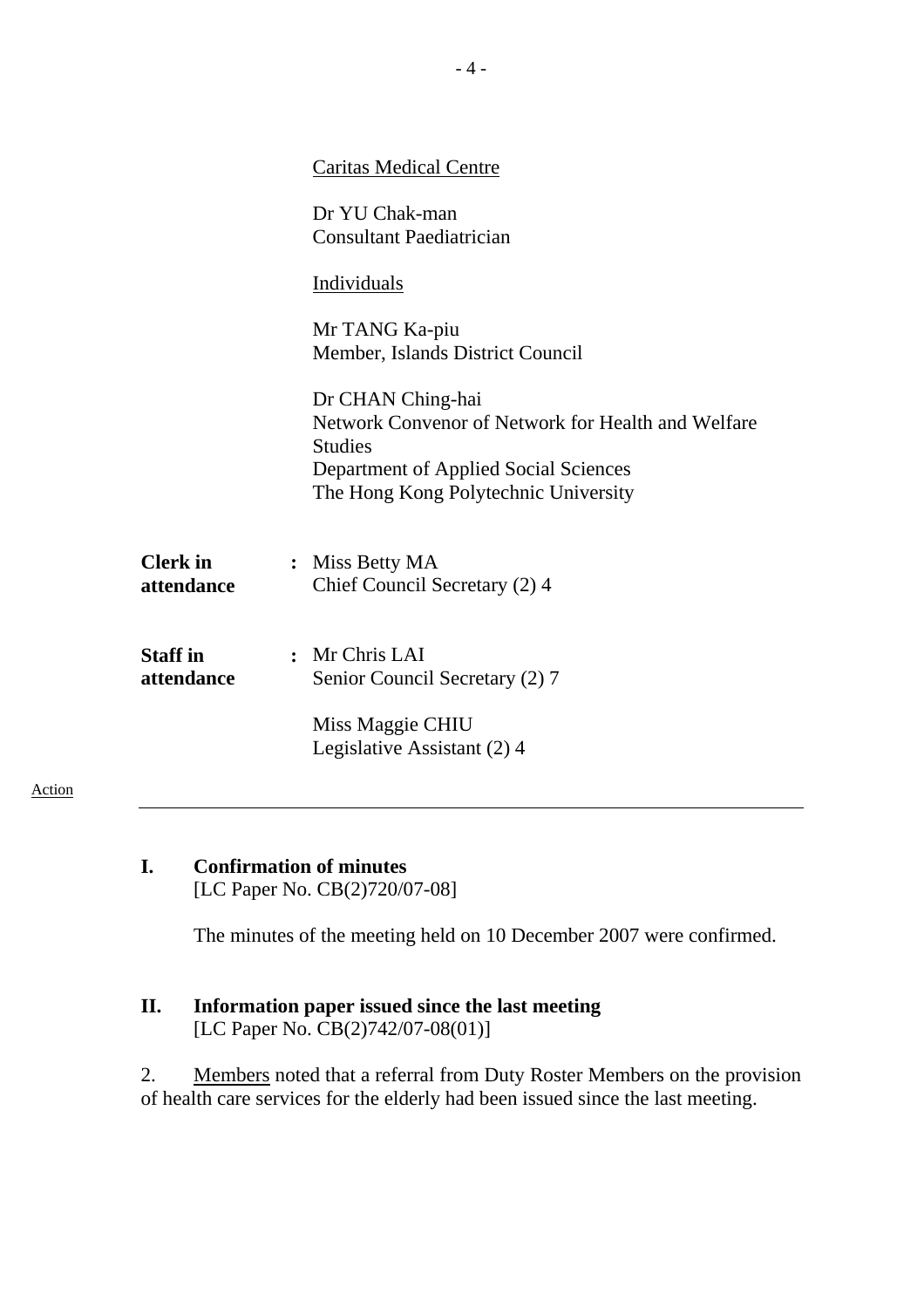# **III. Items for discussion at the next meeting**

[LC Paper Nos. CB(2)721/07-08(01) and (02)]

3. Members agreed to discuss the following items proposed by the Administration at the next meeting on 14 February 2008 at 10:45 am –

- (a) Progress report on the implementation of Comprehensive Child Development Service; and
- (b) Establishment of the Family Council.

(*Post-meeting note* : Consequent to the discussion under agenda item V, members agreed to further discuss the Child Development Fund at the meeting on 14 February 2008.)

4. Dr KWOK Ka-ki said that following the announcement by the Chief Executive in his Policy Address 2007-2008, a high-level inter-departmental task force was established and headed by the Secretary for Justice to combat juvenile drug abuse. Dr KWOK considered that it was an opportune time for the Administration to revert on the new measures drawn up by the Task Force. He suggested that the Panel should hold a joint meeting with the Panel on Security in late February/early March 2008 to follow up the support measures for young drug abusers. Members agreed.

# **IV. Measures to assist the Tin Shui Wai community**

[LC Paper Nos. CB(2)147/07-08(01) and CB(2)721/07-08(03) and (04)]

5. Secretary for Labour and Welfare (SLW) said that following the family tragedy on 14 October 2007, the Administration and various sectors in the community had made considerable efforts in providing support for Tin Shui Wai (TSW) residents. SLW stressed that the Administration was always concerned with the well-being of TSW residents and had accorded a high degree of importance to providing support for them. Pursuant to the special meeting of the Panel on 30 October 2007 and the motion debate at the Council meeting on 7 November 2007, the Administration had introduced a number of measures to strengthen support for TSW. He then briefed members on the progress made by the Administration in following up the suggestions raised by Members. SLW said that the key measures included –

(a) creating more local job opportunities in TSW by further developing and promoting more tourist attractions in TSW and encouraging more companies to set up business in the area. For example, the Hong Kong Jockey Club (HKJC) was planning to set up a "Telebet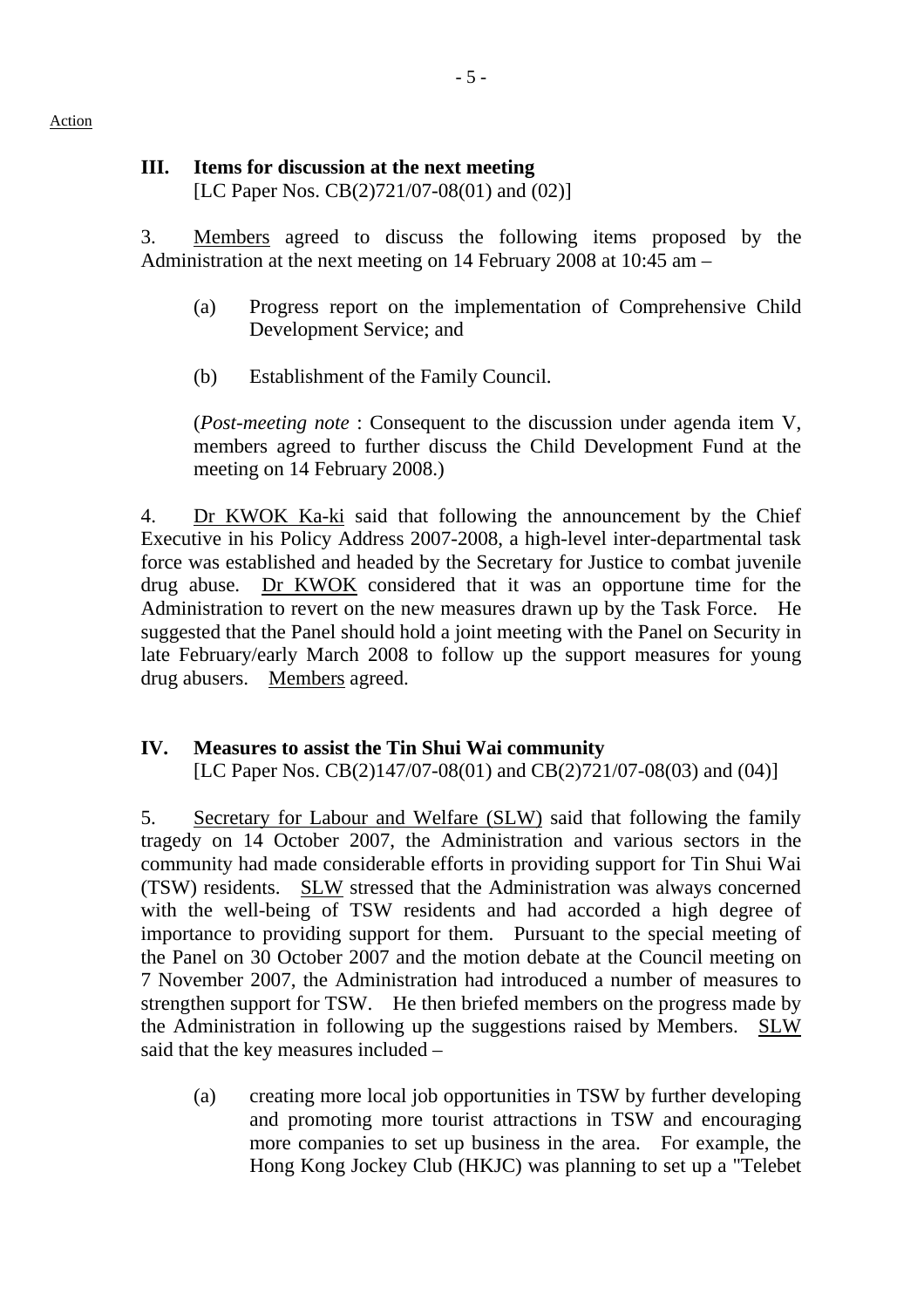Centre cum Volunteer and Training Centre" in TSW, which would create 2 500 jobs. Of the 3,000 three-year temporary jobs to be created by the Administration for young people starting from 2008-2009, some 300 jobs would be allocated specifically to the Yuen Long district (including TSW);

- (b) enhancing employment services and vocational training/retraining for TSW residents, and organizing more large-scale job fairs in TSW. The Employees Retraining Board was also planning to launch a pilot "one-stop" training and employment support service centre in TSW;
- (c) advancing the timing of the review on the Transport Support Scheme (TSS) which was expected to be completed by end-February 2008;
- (d) considering different views received regarding the more flexible use of the undeveloped sites in Areas 112 and 115 adjoining the Wetland Park to promote the socio-economic development of TSW North;
- (e) strengthening health care services for TSW residents, such as redevelopment and expansion of the Pok Oi Hospital (POH), establishing a new public general out-patient clinic in Area 109 of TSW, conducting a pilot project by the Hospital Authority (HA) to purchase primary care services from the private sector in TSW North for chronic patients, and exploring the proposal of constructing a hospital in TSW; and
- (f) promoting mutual help and support, and strengthening neighbourhood network in the TSW community through various initiatives and schemes, such as the Community Investment and Inclusion Fund.

SLW stressed that the Administration would continue to enhance support for the TSW community taking into account the views of relevant stakeholders, including Members of the Legislative Council.

## *Creating more local job opportunities and enhancing employment services*

6. The Chairman welcomed the measures introduced by the Administration to enhance support for TSW residents. However, he was disappointed at the absence of concrete measures to address the poor town planning in TSW which, in his view, was the fundamental cause for the family and social problems in the district. Dr KWOK Ka-ki shared the Chairman's views.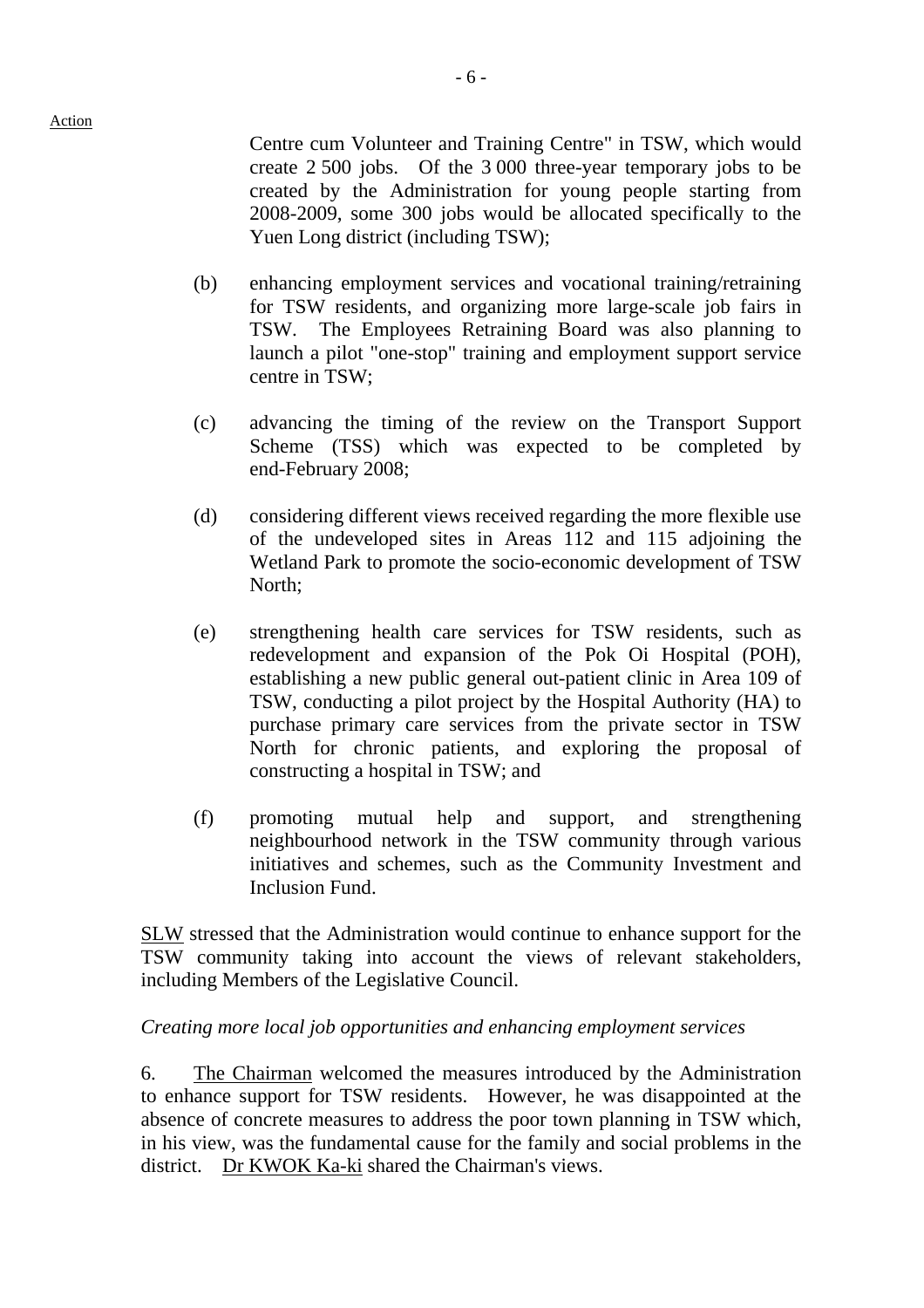7. In view of the high unemployed young population in TSW, Dr KWOK Ka-ki considered that the creation of temporary jobs was far from adequate to solve the problem. The Administration should upgrade the skills of young people to enhance their employability for taking up higher paid jobs. Moreover, the eligibility criteria for TSS should be relaxed to facilitate TSW residents to seek employment across districts.

8. SLW responded that the Administration fully agreed with the importance and need for upgrading the skills and employability of unemployed persons, and was working proactively towards this direction. For example, the Employees Retraining Board was planning to launch a pilot "one-stop" training and employment support service centre in TSW.

9. Noting that the Administration would develop more tourist attractions in TSW so as to create more local job opportunities, Mr LEE Cheuk-yan enquired about the concrete plan and timetable.

10. Miss CHAN Yuen-han pointed out that some welfare non-governmental organizations (NGOs), arts organizations and local groups had shown interests in providing services and organizing activities in TSW but they were unable to secure Government support, such as in identifying appropriate venues. Miss CHAN strongly urged the Administration to review the existing policies to enhance support for interested organizations to start providing services in TSW as early as possible.

11. SLW responded that the Administration was listening to the views of various sectors on providing facilities to meet community needs. SLW advised that the Administration would actively consider proposals on the use of land in a flexible manner to promote the socio-ecomonic development of TSW, for example, the Chief Executive had undertaken at the Summit on Social Enterprises held on 20 December 2007 to consider proposals on the use of Areas 112 and 115 of TSW adjoining the Wetland Park. More concrete plans were expected to be available in mid-2008. SLW added that the Administration welcomed any proposals to vitalize TSW.

12. Noting that the Government would create 3 000 three-year temporary jobs for young people, Mr LEE Cheuk-yan suggested that the Administration should increase the number to 10 000 in order to enhance the work experience and employability of young people, especially those living in TSW.

13. SLW responded that having regard to the special needs of TSW residents, some 300 out of the 3 000 three-year temporary jobs for young people would be allocated specifically to the Yuen Long district, including TSW. The Administration would monitor closely the progress and the need to create more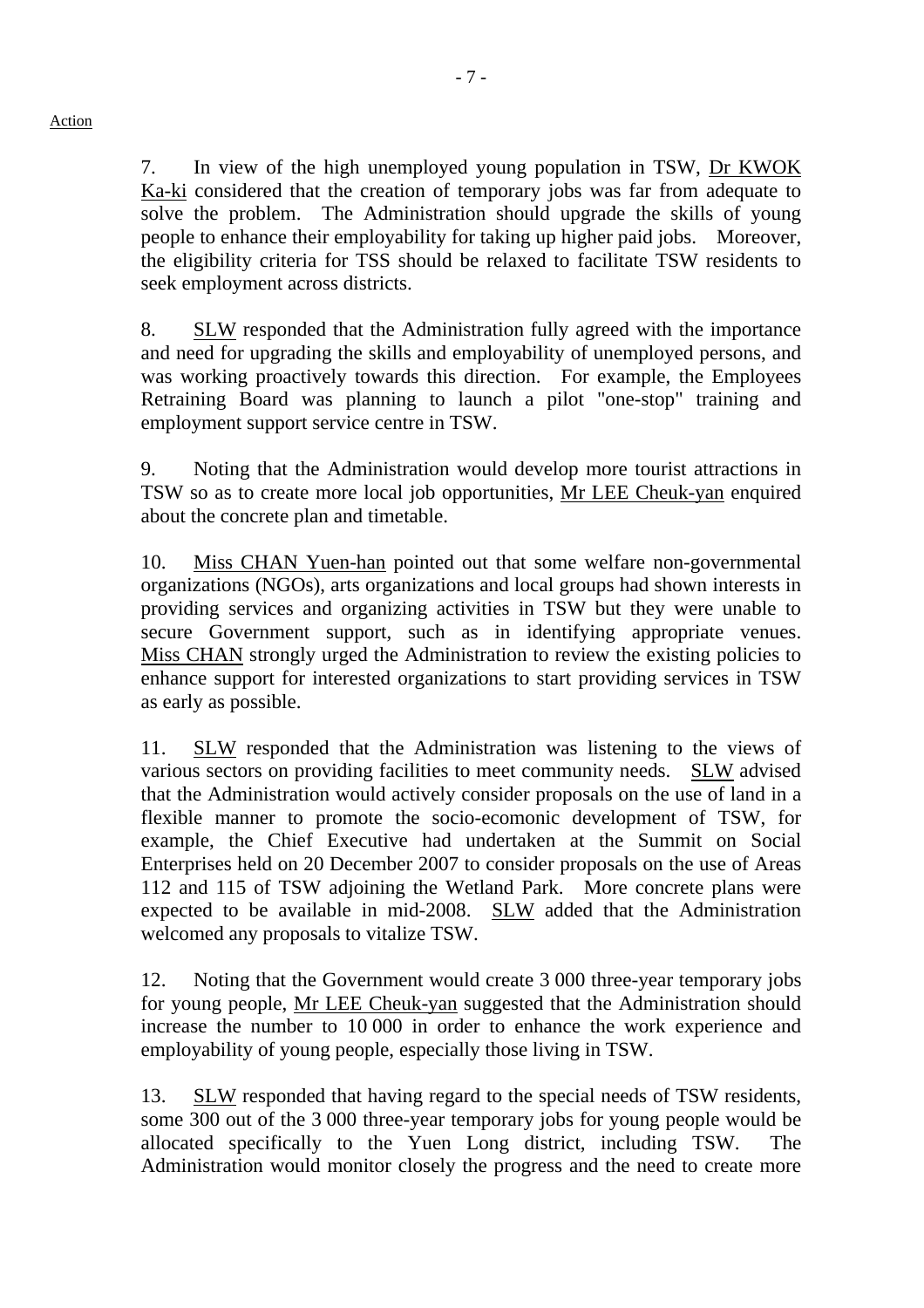temporary jobs for young people taking into account the service demand and availability of resources.

14. Mr TAM Yiu-chung said that the Democratic Alliance for the Betterment and Progress of Hong Kong (DAB) was coordinating a job fair to be held in TSW in January 2008. Apart from this, DAB had put forward a proposal on developing factory outlets in TSW for the Development Bureau's consideration. He hoped that the Administration would utilize effectively the land and manpower resources in the area to attract more investment and facilitate creation of more business opportunities.

15. SLW echoed Mr TAM Yiu-chung's view for stepping up efforts in the creation of more business and local job opportunities in TSW, and appreciated the efforts made by DAB in this regard.

16. Pointing out that the first phase of HKJC's "Telebet Centre cum Volunteer and Training Centre" would only come into operation in 14 months, Ms LI Fung-ying urged the Administration to enhance efforts to create more local jobs for TSW residents expeditiously. She enquired about the number of job seekers who were able to secure employment in the job fairs held by the Labour Department (LD) in TSW.

17. SLW responded that the Administration would endeavour to create more local job opportunities for TSW residents. He said that about 160 of some 700 vacancies advertised in the job fair organized jointly by the Hong Kong Federation of Restaurants and the related trades and LD in late December 2007 were filled during the job fair. Some job seekers were asked to attend interviews afterwards. LD would review the outcome of the job fairs.

18. Ms LI Fung-ying considered that given the improved fiscal position of the Government and the increasing severity of the problem of the working poor, TSS should be extended to eligible workers living in all districts if they needed to commute long distance to work.

19. Expressing similar views, Mr TAM Yiu-chung considered that TSS should be extended to part-time workers who worked less than 18 hours a week. He urged the Administration to release its review results as early as possible. He added that the bus companies should increase the frequency of bus services to facilitate TSW residents to work across districts.

20. SLW advised that the review of TSS, including the possibility of relaxing the eligibility criteria, was underway and was expected to be completed by end-February 2008.

#### Action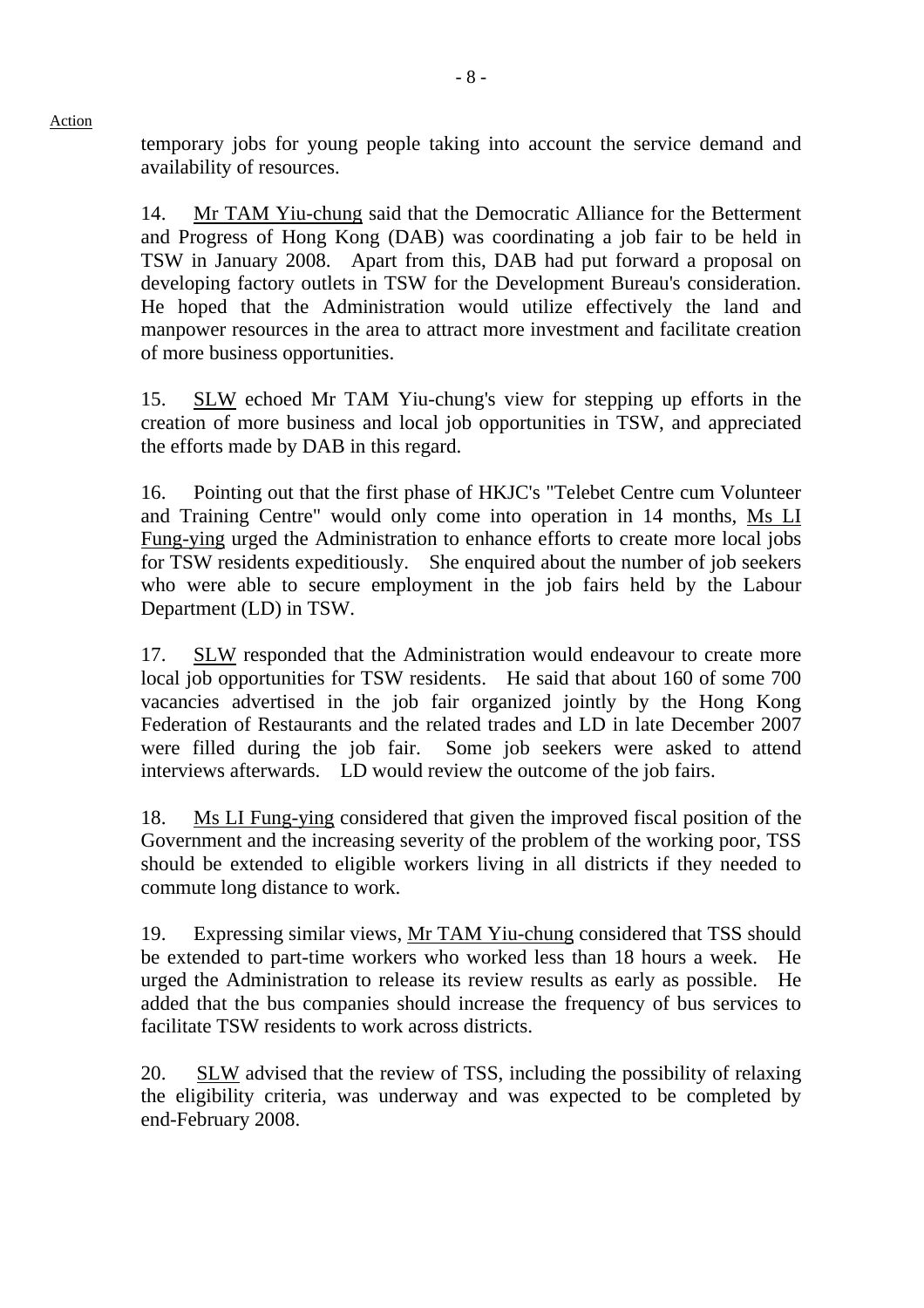#### *Health care services*

Action

Admin

21. Dr KWOK Ka-ki was concerned about the inadequate provision of health care services in TSW, in particular mental health services and rehabilitation services. He asked whether new resources would be allocated with a view to shortening the waiting time for such services.

22. Service Director (Clinical & Ambulatory Care) NTWC/Hospital Chief Executive, POH, Hospital Authority (SD(NTWC)/HCE(POH)) responded that despite resource constraints, the Castle Peak Hospital had since last year strengthened the community support services for discharged ex-mentally ill persons to help them re-integrate into the community. At Dr KWOK Ka-ki's request, the Administration would provide further information after the meeting on the additional community support services provided for discharged ex-mentally ill persons in New Territories west region in the past year.

23. Dr KWOK Ka-ki and Ms LI Fung-ying supported the pilot project to purchase primary care services from the private sector in TSW for chronic patients, and urged the Administration to expedite the implementation.

24. SD(NTWC)/HCE(POH) explained that HA was working on the details of the pilot scheme such as the agreement on the service contract and preparatory work. As such, the earliest date for commencing the pilot project would be around mid-2008.

25. Mr LEE Cheuk-yan welcomed the Administration's commitment to exploring the proposal for constructing a hospital in TSW. He saw an urgent need for the hospital and enquired about the concrete timetable for the proposal.

26. SLW responded that the Food and Health Bureau was carrying out the preliminary work on site selection and project planning in conjunction with other Government departments. Given the complexity of the issues involved, the Administration was not in position to provide the timetable for the construction of a hospital in TSW at this juncture.

27. Mr TAM Yiu-chung said that POH was unable to cope with the increasing demand for health care services in TSW. In the light of improving Government fiscal position, the Administration should set aside adequate resources for the construction of a hospital in TSW.

#### *Other issues of concern*

28. Dr YEUNG Sum said that the Administration's proposals to develop more tourist attractions in TSW, such as factory outlets, would require inter-bureau/departmental efforts. However, the measures taken by the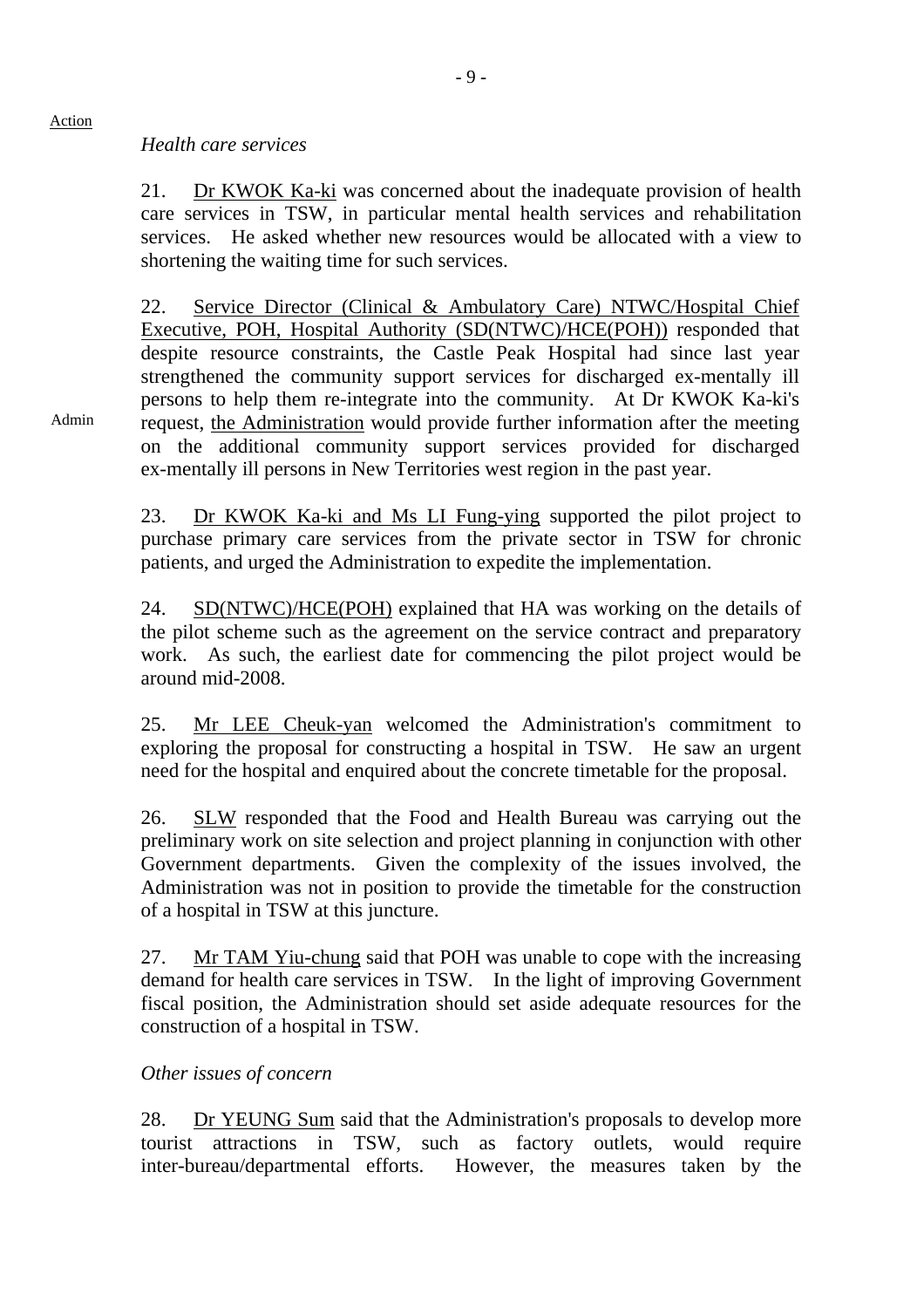Admin

Administration so far were piecemeal. The Government had yet to demonstrate its commitment and preparedness to provide long-term support for the TSW community. In his view, a high-level task force headed by the Chief Secretary for Administration or the Financial Secretary should be set up to formulate a long-term plan to vitalize TSW. Mrs Anson CHAN and the Chairman expressed similar views.

29. SLW reiterated that the Government was concerned with the well-being of TSW residents all along and was committed to enhancing support for the TSW community. He stressed that all relevant bureaux and departments were considering actively different means to further strengthen the support for TSW residents under the coordination of the Labour and Welfare Bureau. The Administration had been taking a concerted approach in this respect. There was no need to set up a separate task force for the purpose.

30. Expressing concern about the difficulties faced by new arrivals in TSW where support networks were relatively weak, Mrs Anson CHAN said that consideration should be given to re-opening the Post Migration Centres in TSW to enhance the support and assistance for new arrivals.

31. SLW responded that the Administration fully understood the difficulties faced by new arrivals. To utilize resources more effectively, the Administration had re-engineered various family services into the Integrated Family Service Centres. The Administration had no plan to re-open the Post Migration Centres at the moment, but would enhance the service for new arrivals in TSW to cope with their special needs.

32. Mr LEE Cheuk-yan considered that the Administration should provide appropriate venues for welfare NGOs and mutual help groups to provide services in the district. Consideration could be given to allocating vacant car parks in the public housing estates in TSW to these organizations.

33. Chief Manager/Management (Support Services 2), Housing Department (HD) replied that the Administration had already let 27 900 square metres of non-domestic premises to 52 NGOs in TSW public housing estates. In addition, HD was currently processing nine applications for letting of 3 140 square metres of welfare premises from NGOs and had planned to convert another 7 600 square metres surplus non-domestic premises, including carparks, for social welfare letting. At Mr LEE Cheuk-yan's request, the Administration agreed to provide information on welfare premises available for letting and vacant parking spaces amenable for conversion into other uses in TSW as well as the details of applications for converting such parking spaces into welfare and social use and the gross floor areas concerned.

34. Mr LEE Cheuk-yan expressed concern about the inadequate provision of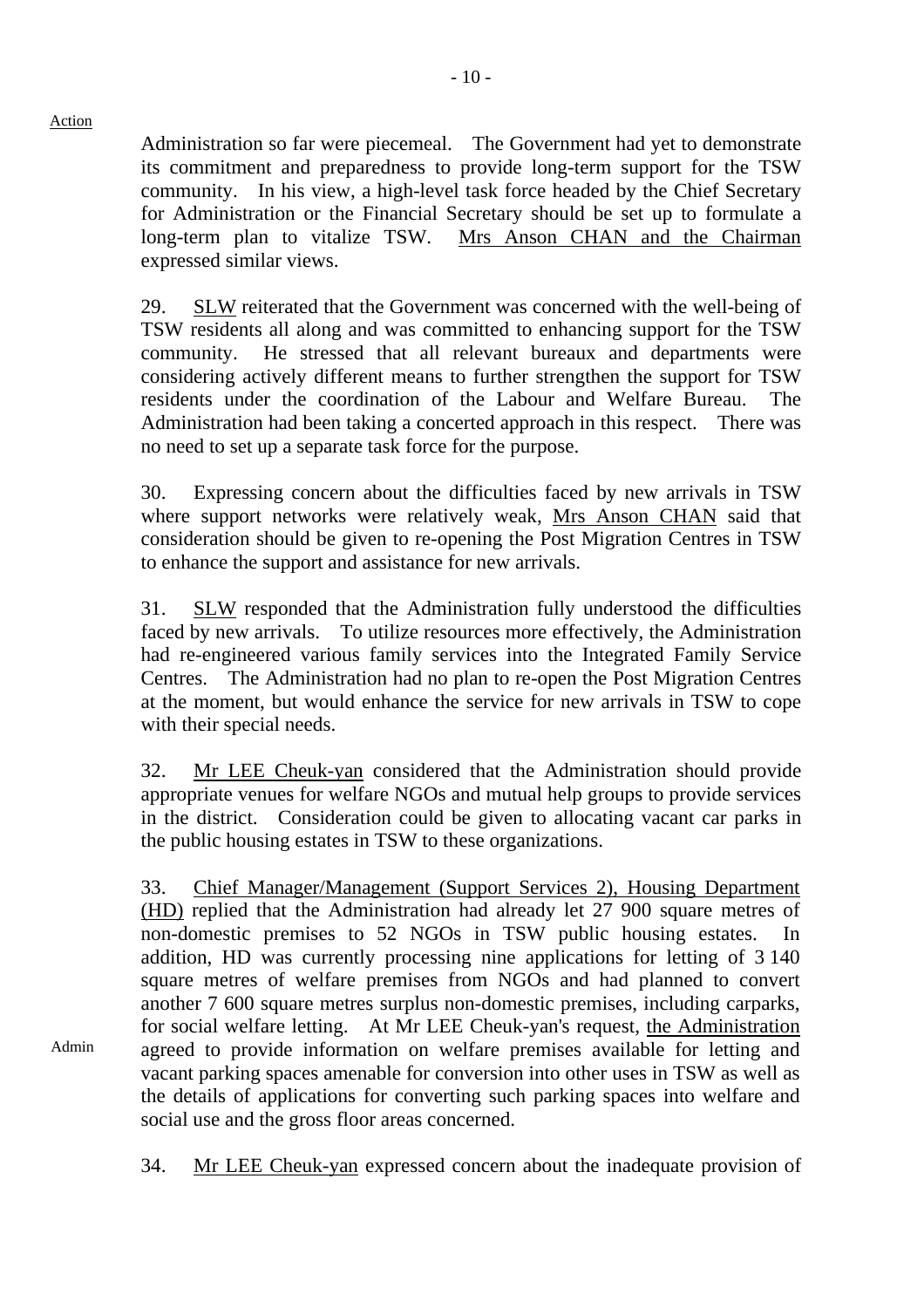public transport services in TSW North, especially the lack of direct bus routes to the urban areas. He was also concerned about the inconsistent interchange fare concessions provided by bus companies to bus routes connecting TSW with the urban areas. SLW said that he would convey Mr LEE's concern to the Transport and Housing Bureau for consideration.

35. In closing, the Chairman requested that the Administration should continue with its efforts and strengthen the inter-bureau/departmental co-ordination to enhance support for TSW residents. SLW said that the Administration would keep members abreast of progress made in due course.

# **V. Child Development Fund**

[LC Paper Nos. CB(2)697/07-08(01), CB(2)721/07-08(05) and (06), CB(2)800/07-08(01) to (04), CB(2)836/07-08(01) and (02) and CB(2)889/07-08 (01)]

36. SLW briefed members on the Administration's proposal to set up a \$300 million Child Development Fund (CDF) to try out a new model for promoting the longer-term personal development of children from a disadvantaged background. He said that CDF would comprise three major components, namely personal development plans, mentorship programme and targeted savings. Before deciding how the \$300 million CDF should be deployed in the long term, the Administration would use part of the allocation to implement pioneer projects on child development. The first batch of pioneer projects would be implemented in seven regions/districts aiming at children aged 12 to 16, and priority would be given to children aged from 14 to 16. The savings target for the participating children and their families was proposed to be set at \$200 per month, but operating NGOs would be able to exercise discretion or make alternative arrangements to facilitate the smooth completion of the saving part of the programme for truly deserving cases. SLW advised that the Administration planned to submit the funding proposal to the Finance Committee (FC) for consideration at its meeting on 22 February 2008.

#### Views of deputations/individuals

37. The Chairman welcomed the deputations/individuals to the meeting. The views of deputations/individuals are summarised below.

# *Society for Community Organization [LC Paper No. CB(2)889/07-08(01)]*

38. Miss SZE Lai-shan said that the needy families were too poor to save. To help children from a disadvantaged background to get out of poverty, the Administration should review the education policy with a view to ensuring equal

Action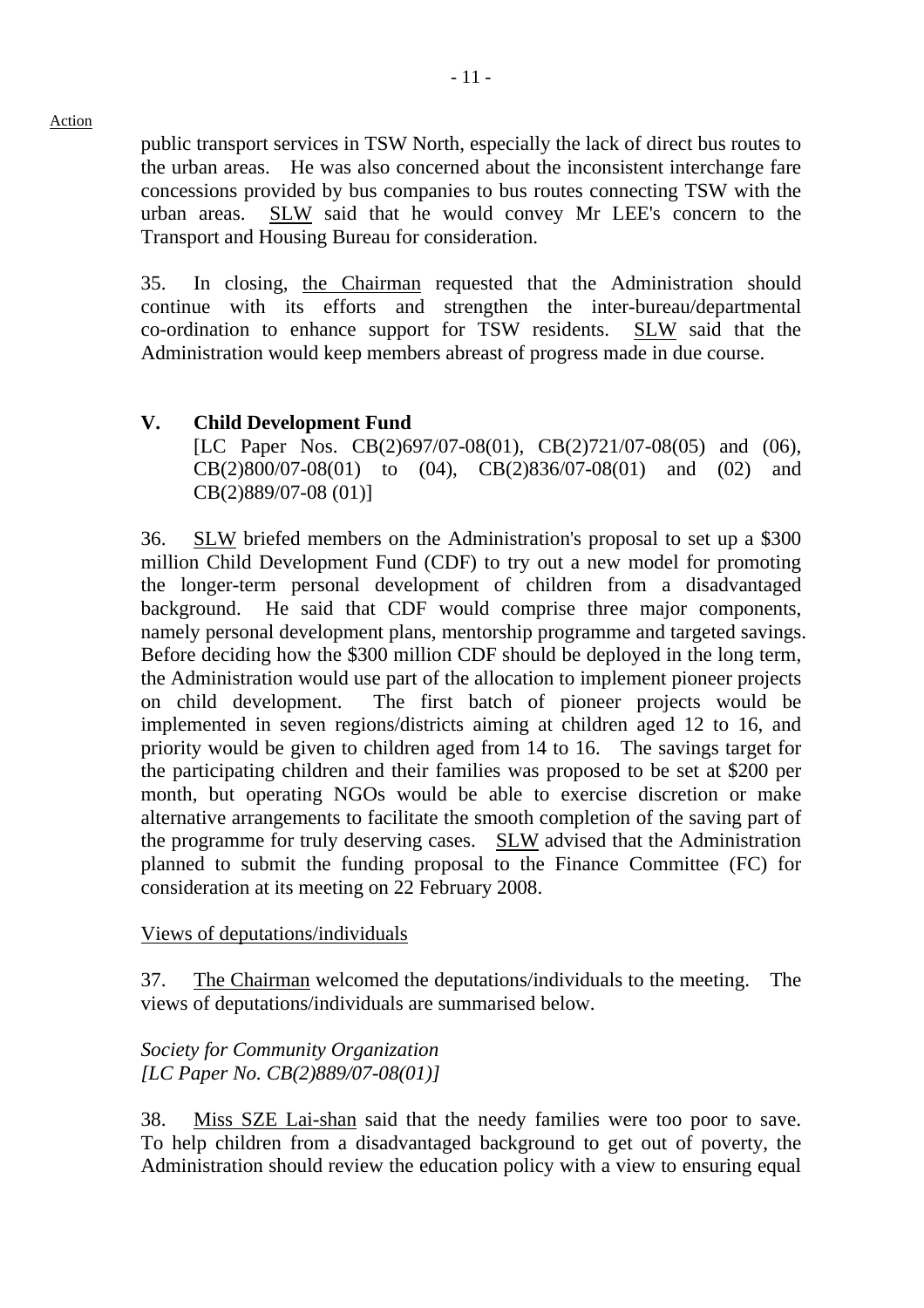opportunities for these children to receive education. As far as the proposed CDF was concerned, Miss SZE said that the Government should also make matching contribution. The proportion of savings from participating children and the matching contribution from both the donors and the Government should be 1:2:2.

#### *The Boys' and Girls' Clubs Association of Hong Kong [LC Paper No. CB(2)721/07-08(06)]*

39. Mr WONG Kwai-yau was of the view that the Administration should set clear targets for CDF and formulate long-term poverty alleviation policies. Mr WONG considered that the CDF pioneer projects should first be implemented in those districts/regions which had comparatively more needy children. addition to the proposed pioneer projects, the Administration should consider introducing another pilot scheme for children aged between 10 and 14. As regards the project proposed, Mr WONG considered that the minimum savings target should be set at \$100 per month, the savings plan should be extended to three years, and support for participating children should be strengthened.

#### *Hong Kong Committee on Children's Rights [LC Paper No. CB(2)836/07-08(02)]*

40. While supporting the establishment of CDF, Dr CHOW Chun-bong said that the Administration should make clear the policy objectives of CDF, e.g. in what way would CDF help reduce inter-generational poverty. Dr CHOW was concerned about the implementation and monitoring of CDF, as detailed in the submission. Dr CHOW added that consideration should be given to involving paediatricians in the mentorship programmes as they could provide input on the health and developmental needs of children from birth to young adulthood.

# *Hong Kong Society for the Protection of Children [LC Paper No. CB(2)836/07-08(01)]*

41. Ms Susan SO was disappointed that the CDF pioneer projects failed to cater for the development needs of children aged between zero and 12. The Administration should consider ways to assist those children aged below 12 who had special development needs. Ms SO added that the CDF pioneer projects should cater for the needs of ethnic minority children and those who lived in children's homes. Moreover, the savings target should be set at a level which was affordable by the participants.

## *The Hong Kong Council of Social Service [LC Paper No. CB(2)800/07-08(01)]*

42. Mr CHAN Kam-ming expressed support for CDF as one of the measures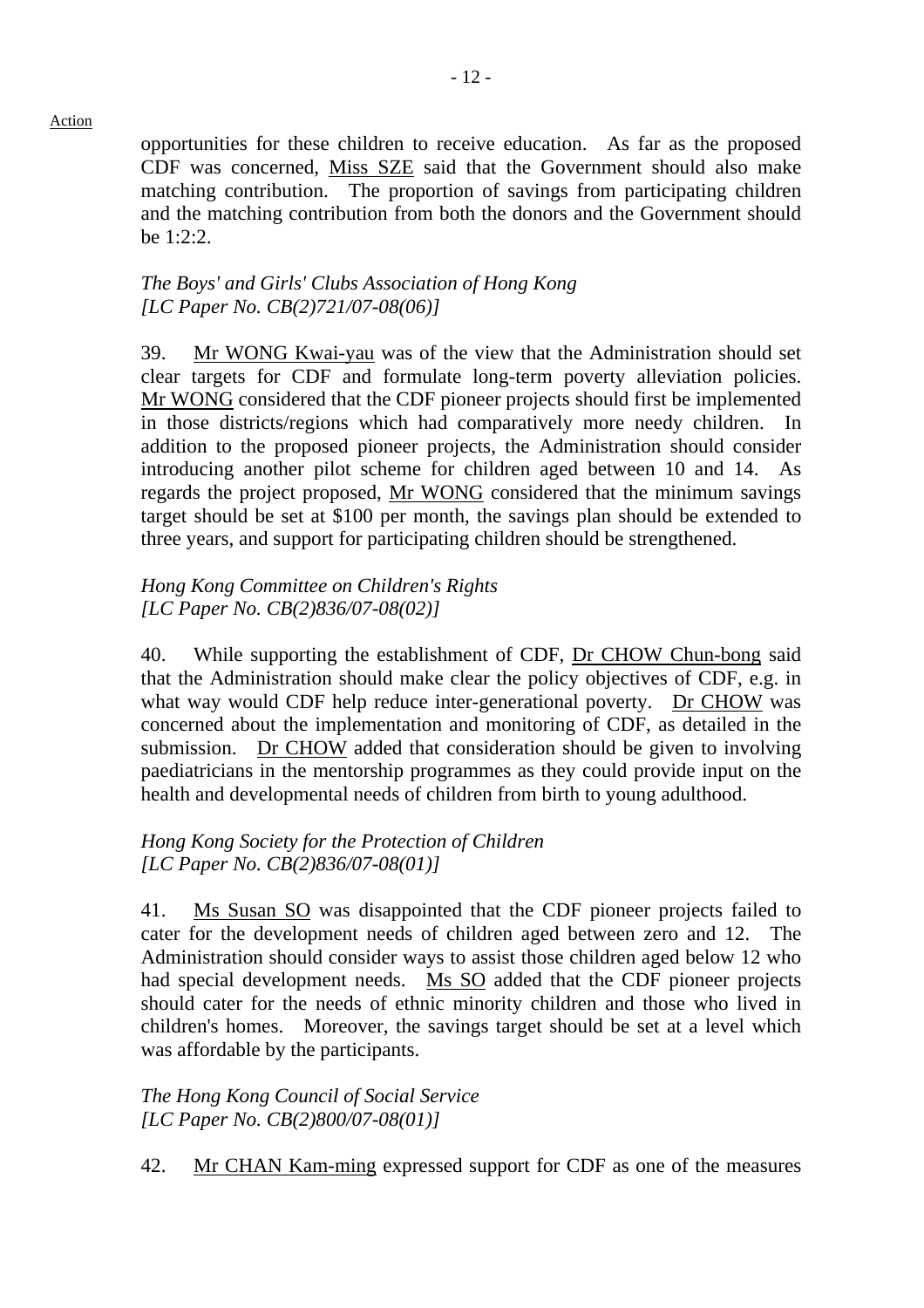to tackle inter-generational poverty. He, however, considered that co-ordination should be enhanced to avoid duplication of efforts with other poverty alleviation measures. Mr CHAN suggested that the Administration should play a more proactive role in facilitating the partnership between the operating NGOs and the business sector. Moreover, the Administration should make matching contributions which should be 1:1:2 from participating children and their families, individual donors and the Government. In addition, the participants should be allowed to set their own savings target at, say, \$50, \$100 or \$200 per month. Mr CHAN added that two batches of pioneer projects should be launched concurrently to cater for the different needs of children aged between 10 and 14, and between 15 and 18.

*Against Child Abuse Ltd [LC Paper No. CB(2)800/07-08(02)]* 

43. Mrs Priscilla LUI said that only a limited number of children would benefit under the pioneer projects. To demonstrate its commitment to reduce inter-generational poverty, Mrs LUI urged the Administration to widen the scope of the pioneer projects. The Administration should also consider actively the proposal of setting up a Child Commission to look after the well-being of children. She added that the Administration should be mindful in avoiding duplication of efforts and resources for providing assistance to needy children.

#### *Hong Kong College of Paediatricians [LC Paper No. CB(2)800/07-08(03)]*

44. Pointing out that the maximum number of children who would benefit under the current proposal was 13,600, Dr Patricia IP said that the Administration should increase the total number of places. She expressed concern about the ability of low-income families to save \$200 per month for a period of two years, and the criteria for determining the truly deserving cases which warranted the operating NGOs to make alternative arrangement to facilitate the completion of the savings part of the programme. Dr IP said that the Administration should give out the special financial incentive of \$3,000 to the participating children if they were unable to complete the savings programmes due to unforeseen circumstances. Lastly, the Administration should formulate a comprehensive child policy and set up a Child Commission.

*Hong Kong Paediatric Foundation [LC Paper No. CB(2)800/07-08(04)]* 

45. Dr CHAN Chok-wan expressed concern about the viability of the proposal for low-income families to save \$200 per month for two years. He considered that individual development plans should aim to help develop full potential of the participating children in all aspects. The Administration should also introduce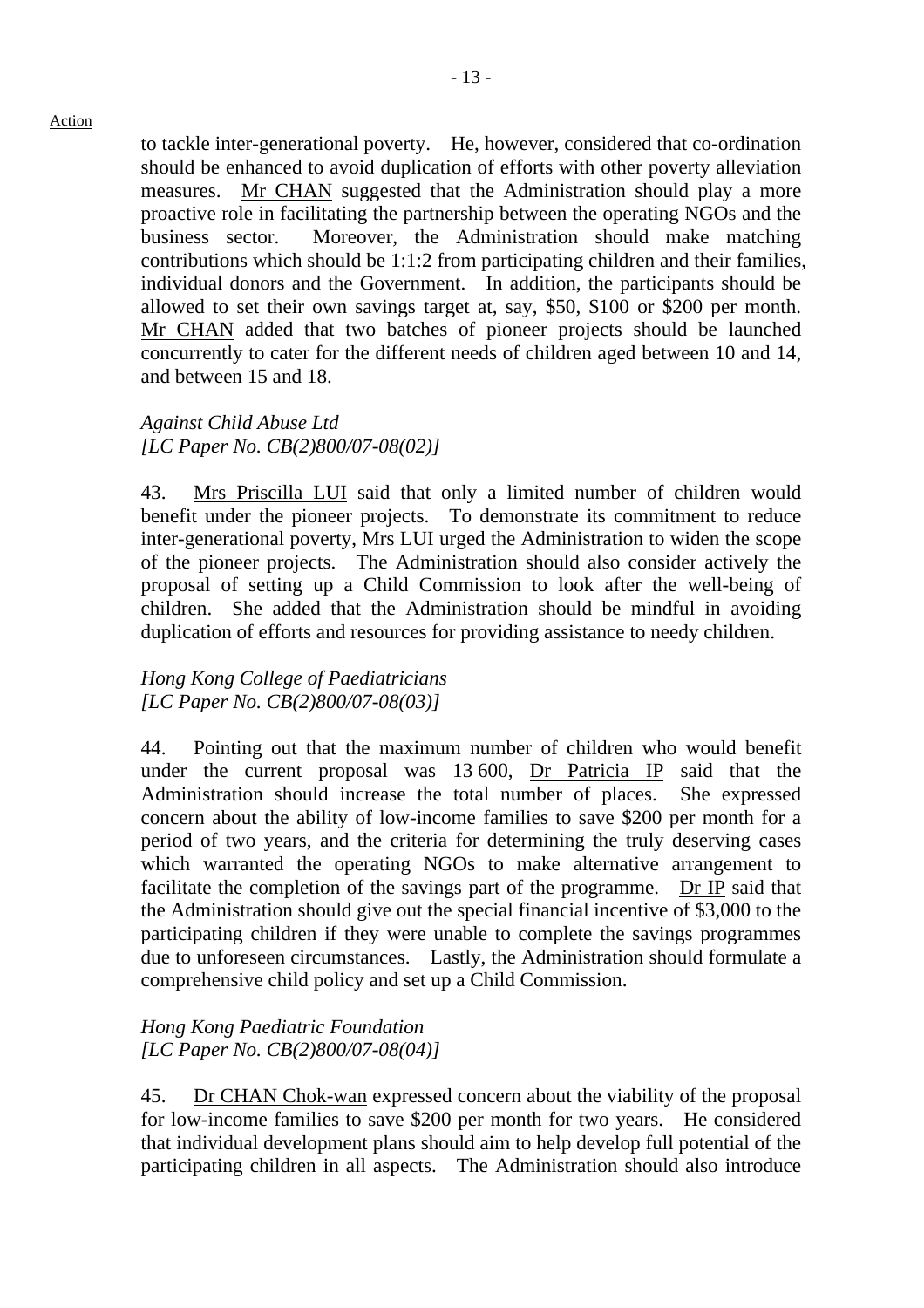measures to enhance the quality and continuity of mentorship, and set up an evaluation system to monitor the implementation of the CDF pioneer projects. He suggested that the Administration should get paediatricians involved in the mentorship programmes as they could provide input on the health and developmental needs of children from birth to young adulthood. Dr CHAN added that consideration should be given to turning successful pioneer projects into regular services.

#### *Caritas Medical Centre*

46. Given that asset building would take time to yield positive outcomes, Dr YU Chak-man considered that the CDF pioneer projects should target at younger children. He added that the Administration should set aside CDF resources to cater for the special development needs of children with severe and profound disabilities.

#### *Mr TANG Ka-piu, member of Islands District Council*

47. Noting that about 100 children in Tung Chung would benefit under the first batch of pioneer projects, Mr TANG Ka-piu said that the number was inadequate as there were some 3,000 children who were members of families on Comprehensive Social Security Assistance (CSSA) in the district. He was concerned that Tung Chung residents, who were mostly low-income earners, were too poor to save. As such, he was worried that the operating NGOs would select children with the ability to save to join the pioneer projects, instead of those who were most in need of the development plans. Mr TANG added that the pioneer projects should be extended to include non-engaged youth. Consideration should also be given to launching similar projects for children aged between 10 and 12.

## *Dr CHAN Ching-hai, Network Convenor of Network for Health and Welfare Studies, Department of Applied Social Sciences, the Hong Kong Polytechnic University*

48. Dr CHAN Ching-hai said that according to the experience of some pilot asset-building projects for needy children, the Administration should introduce different modes of CDF to cater for the specific needs of children of different age groups. Moreover, participating children should be allowed to determine the duration of savings plan to meet their own development needs. Dr CHAN took the view that apart from soliciting views on the mode of operation of the pioneer projects, the Administration should formulate a long-term policy on child development taking into account the evaluation results and practical experience in the implementation of the first batch of projects at the end of the two-year period.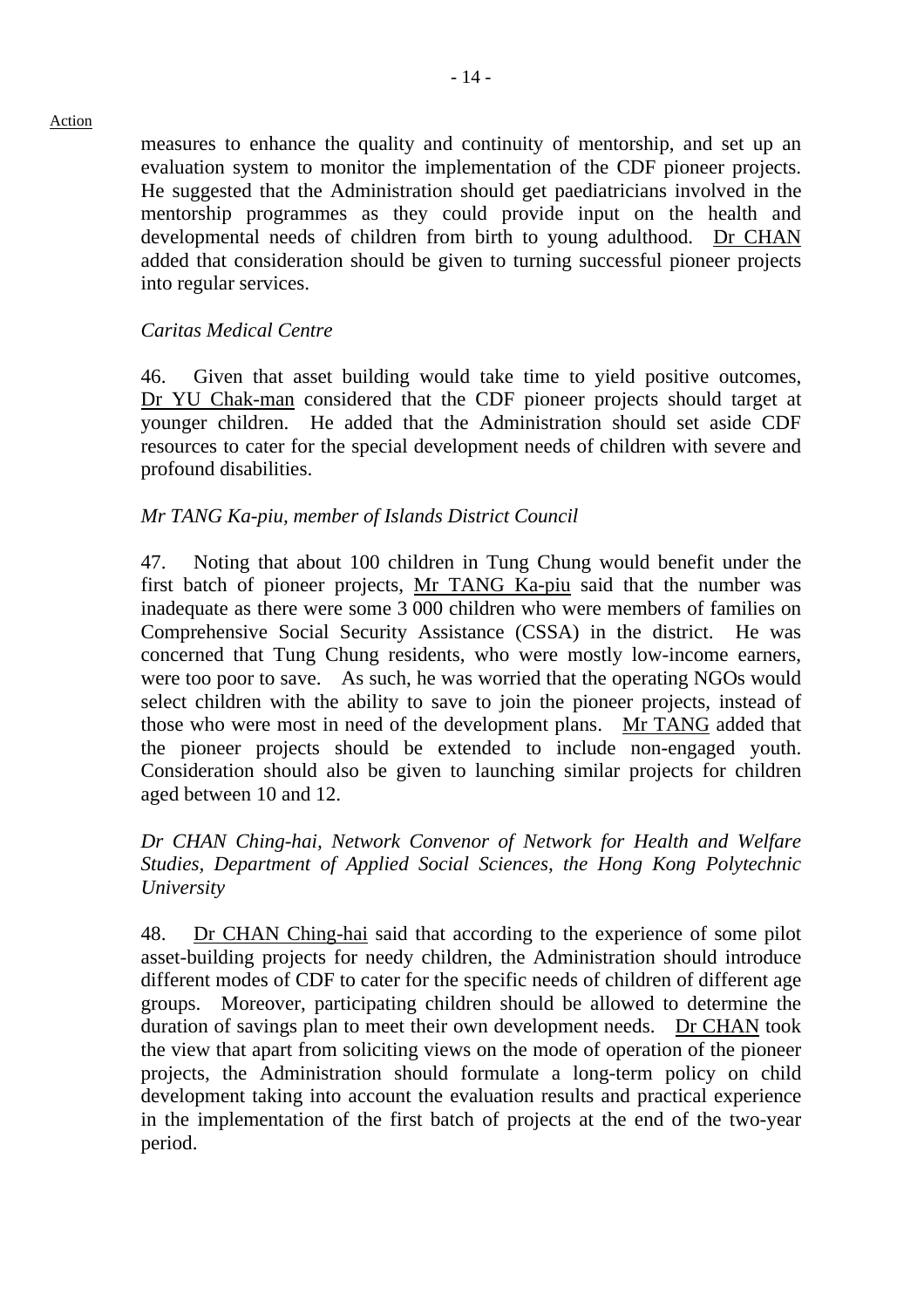#### Discussion

Action

49. Responding to the deputations' views and suggestions, **SLW** made the following points –

- (a) as a pilot scheme to try out a new model for promoting the longer-term personal development of children from a disadvantaged background, the Administration had suggested the implementation of the first batch of seven pioneer projects in seven regions/district, with a minimum of 100 children from each region/district. actual number of places for each district could be more than 100 children. An evaluation of the overall CDF project would be conducted after completion of the first batch of the seven pioneer projects. Modifications and improvements to the design or arrangements could be considered for subsequent batches to be launched;
- (b) given that one of the objectives of CDF was to encourage children from a disadvantaged background to accumulate non-financial assets, such as right attitudes and a proper mindset, personal resilience and capacities as well as social networks, instead of just focusing on the amount of savings to be achieved, the Administration had proposed to set aside \$15,000 to provide training/programmes for each participating child;
- (c) The initial feedback from the business sector to provide matching contribution and mentors was encouraging; and
- (d) a Steering Committee would be set up under the Labour and Welfare Bureau to oversee and monitor the implementation of CDF.

50. Miss CHAN Yuen-han held the view that the Administration should draw up a long-term plan and a concrete timetable for CDF to address the development needs of children irrespective of their age. Expressing concern that needy families were too poor to save, Miss CHAN said that the Administration should set the savings target at a lower level and provide greater flexibility for the operating NGOs to make alternative arrangements for those who had difficulties to complete the savings part of the programme. Mrs Sophie LEUNG, Ms LI Fung-ying, and Dr KWOK Ka-ki shared Miss CHAN's view that in the light of the financial hardship faced by the needy families, the savings target of \$200 per month should not be set across the board.

51. While recognizing the merits of CDF, Mr LEE Cheuk-yan considered it more important for the Administration to introduce measures to ensure that the basic needs of children from a disadvantaged background could be met fully.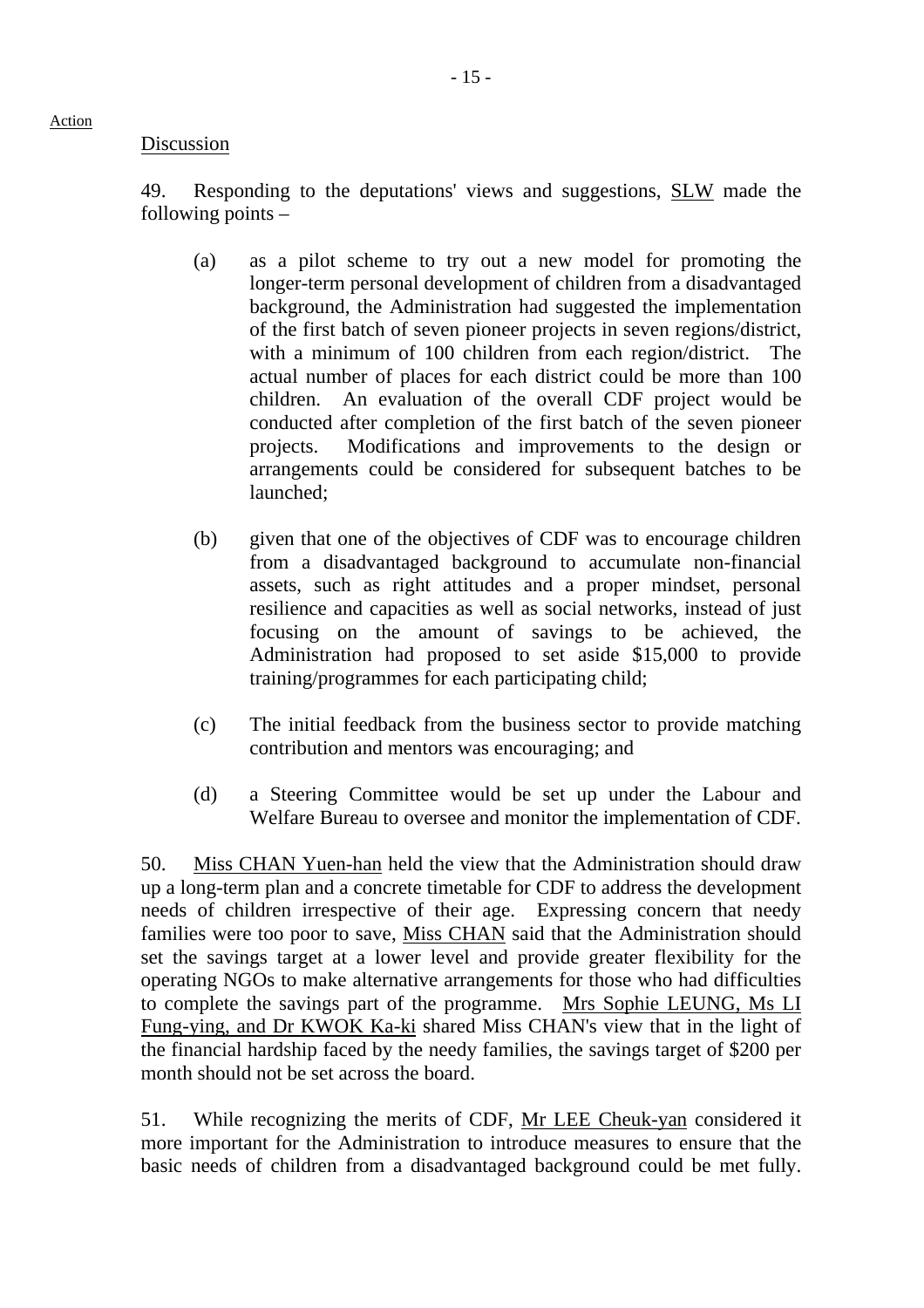Given that there were over 230,000 children living in low-income households, Mr LEE asked about the plan to bring these children under the CDF projects. He urged the Administration to draw up a long-term plan.

52. Mr Frederick FUNG advised that the Commission on Poverty (CoP) had held in-depth discussion on the mode of operation of CDF, and most CoP members considered that the Administration should implement a long-term CDF targeted at children aged between 0 and 18. Notwithstanding this, he would not raise objection to the Administration's current proposal to launch a two-year pilot scheme as he supported the objective of CDF. He agreed with the proposal to give priority to those between the ages of 14 to 16 as these children were considered mature enough to make their own personal development plans. However, choices should be provided for the participants to set the monthly savings target having regard to their financial position. Mr FUNG added that taking into account the matching contribution from the donors and the special financial incentive of \$3,000 from the Government, the total amount for fulfilling the personal development plans would be less than \$13,000 if the savings target was set at \$200 per month. To facilitate the participating children to set longer-term development plans, the Administration should increase the amount of special financial incentive for each participating child upon completion of the two-year savings programme.

53. Mrs Sophie LEUNG welcomed the provision of training and guidance to the parents/guardians of the participating children to engage them in the life planning and financial planning for the children. She suggested that the training for the parents should cover parental responsibilities.

54. Mrs Sophie LEUNG and Ms LI Fung-ying held the view that some NGOs had launched successful pilot programmes based on the CDF model to promote the personal development of children and youth. They did not see a need for the Administration to launch a fresh pilot scheme to try out a new model for promoting the longer-term personal development of children from a disadvantaged background. Instead, the Administration should take into account the experience of these NGOs and formulate the long-term way forward right away.

55. Dr YEUNG Sum supported in principle the proposal to set up CDF. He had no objection to the proposal of launching pioneer projects. In his view, the Administration could bid for additional resources for more projects on the basis of the successful pilot results. However, priority of the CDF pioneer projects should be given to children aged below eight, so that they could be provided with more personal development opportunities at an early stage of childhood. Dr YEUNG agreed with the views that the savings target should be set at different levels, say, \$50, \$100 or \$200, so that more children from a disadvantaged background could participate in the CDF pioneer projects.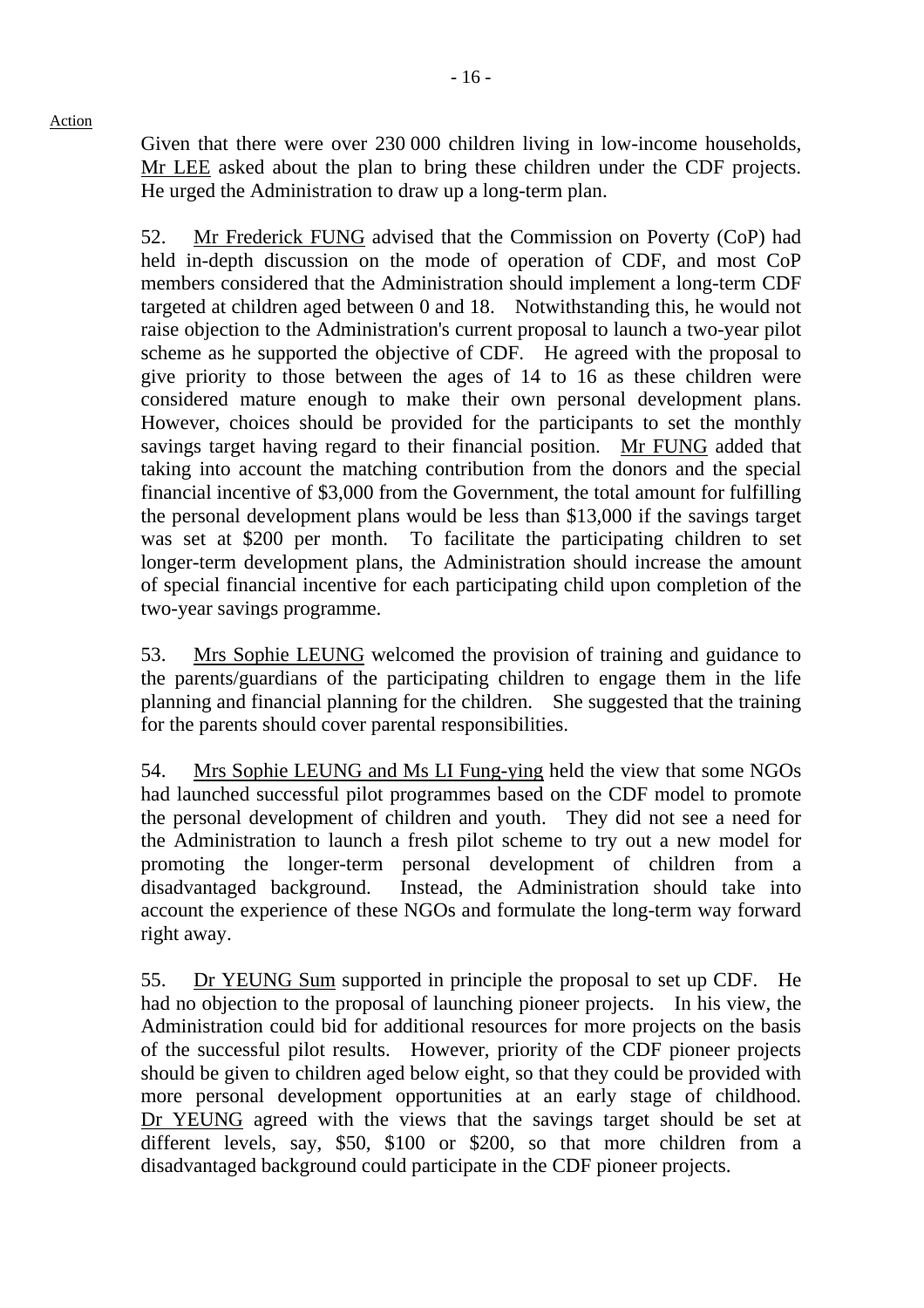56. Ms LI Fung-ying urged the Administration to consider seriously the deputations' views. The Administration should provide a response to the issues of concern raised by deputations and members prior to submitting the proposal to FC for approval. Miss CHAN Yuen-han echoed the request. Ms LI added that the number of places for each district allocated under the pioneer projects should be determined based on the number of needy children in the district.

57. Dr KWOK Ka-ki expressed reservations about the effectiveness of the CDF pioneer projects in tackling inter-generational poverty. To address the problem at source, the Administration should enhance its support for disadvantaged families, e.g. the provision of child care services, financial assistance to children from a disadvantaged background to take part in extra-curricular activities.

58. Responding to members, SLW stressed that CDF sought to encourage children from a disadvantaged background to plan for the future. He pointed out that apart from providing special financial incentive (\$3,000) for each participating child upon completion of the savings programme, Administration had proposed to set aside \$15,000 for the provision of training to each participating child to help them achieve their development targets as set out in their personal development plans. SLW said that the Administration fully understood that the pioneer projects could not meet the full demand of children from a disadvantaged background. The launch of the pioneer projects was the first step to try out a new model of CDF. An evaluation of the overall CDF project would be conducted after completion of the first batch of the seven pioneer projects, and the results would be taken into account in considering the long-term way forward. It was therefore difficult for the Administration to formulate a long-term plan at the moment. He assured members that the Administration would revert to the Panel on the evaluation results and the long-term way forward.

59. The Chairman said that while members expressed general support for the establishment of CDF, they were concerned about the implementation details and the long-term way forward. He asked whether modifications would be made to the funding proposal to be submitted to FC in the light of the views and concern raised by members and deputations at the meeting.

60. SLW said that as he had explained earlier, the Administration would consider whether modifications and improvements should be made to the design or arrangements for subsequent batches to be launched in future after taking into account the practical experience in the implementation of the pioneer projects. The scheme proposed already allowed flexibility in the proposed level of savings target for participating children and their families.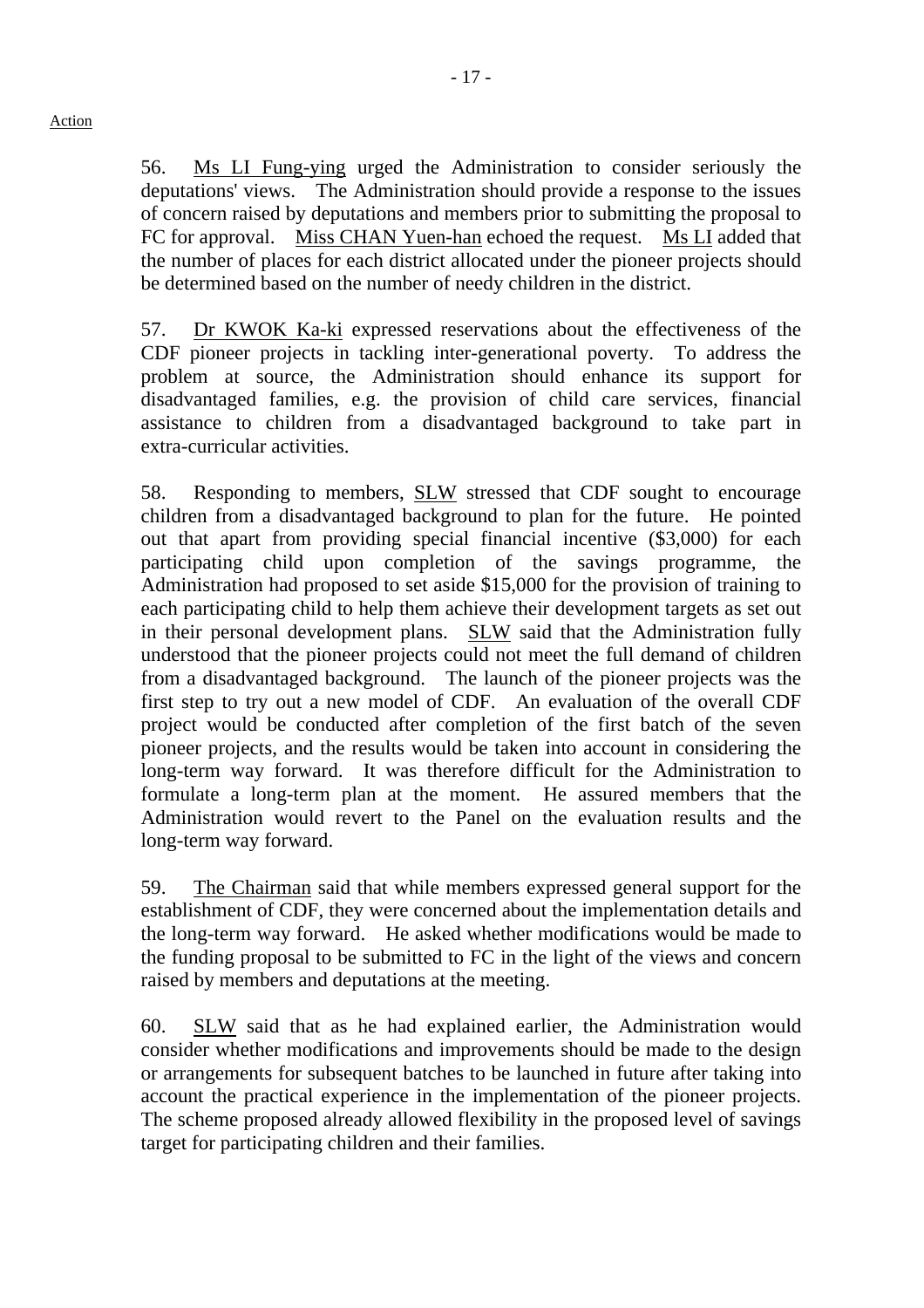61. Permanent Secretary for Labour and Welfare supplemented that as some senior secondary school students might, on completion of 9 year compulsory education, choose to receive vocational training or join the labour market, the Administration had proposed to accord priority of the CDF pioneer projects to help those between the ages of 14 to 16 to plan for their future. He said that the Administration would not rule out the possibility of expanding the scope of target participants in the light of the operational experience in the implementation of the pioneer projects and stakeholders' views.

62. SLW appealed to members' support for the Administration's proposal. SLW said that CDF was one of the recommendations put forward by CoP. The Administration planned to submit the proposal to FC for consideration in February 2008 so that the CDF pioneer projects could be launched as early as practicable.

63. The Chairman said that members had no intention to delay the submission of the funding proposal to FC. He pointed out that the Government had in fact earmarked \$300 million for the setting up of a new CDF in the 2007-2008 Budget, but the Administration had taken an unduly long time to come up with the current proposal. He commented that the Administration should have consulted the Panel earlier. Miss CHAN Yuen-han proposed that the Panel should hold another meeting to further discuss with the Administration the implementation details of CDF before the FC meeting on 22 February 2008. The Chairman suggested that the Panel could further discuss the matter at the next regular meeting on 14 February 2008. Members agreed.

64. SLW advised that the Administration would consider fully the Panel's views before submitting the funding proposal to FC. In this connection, the Administration would defer its plan to submit the proposal to FC in February 2008. To facilitate the Panel's further discussion at the next meeting, the Chairman requested the Administration to provide a written response to the issues of concern raised by members and deputations at the meeting.

# **VI. Report of the Subcommittee on the Review of the Comprehensive Social Security Assistance Scheme**  [LC Paper No. CB(2)778/07-08(01)]

65. The Chairman, who was also Chairman of the Subcommittee on the Review of the CSSA Scheme, said that the Subcommittee had concluded its work and agreed that the agreement of the Panel and the House Committee should be sought for the allocation of a debate slot to him under House Rule 14A(h) for moving a motion on the Subcommittee's report at the Council meeting on 20 February 2008. Members endorsed the Subcommittee's report and agreed

Admin